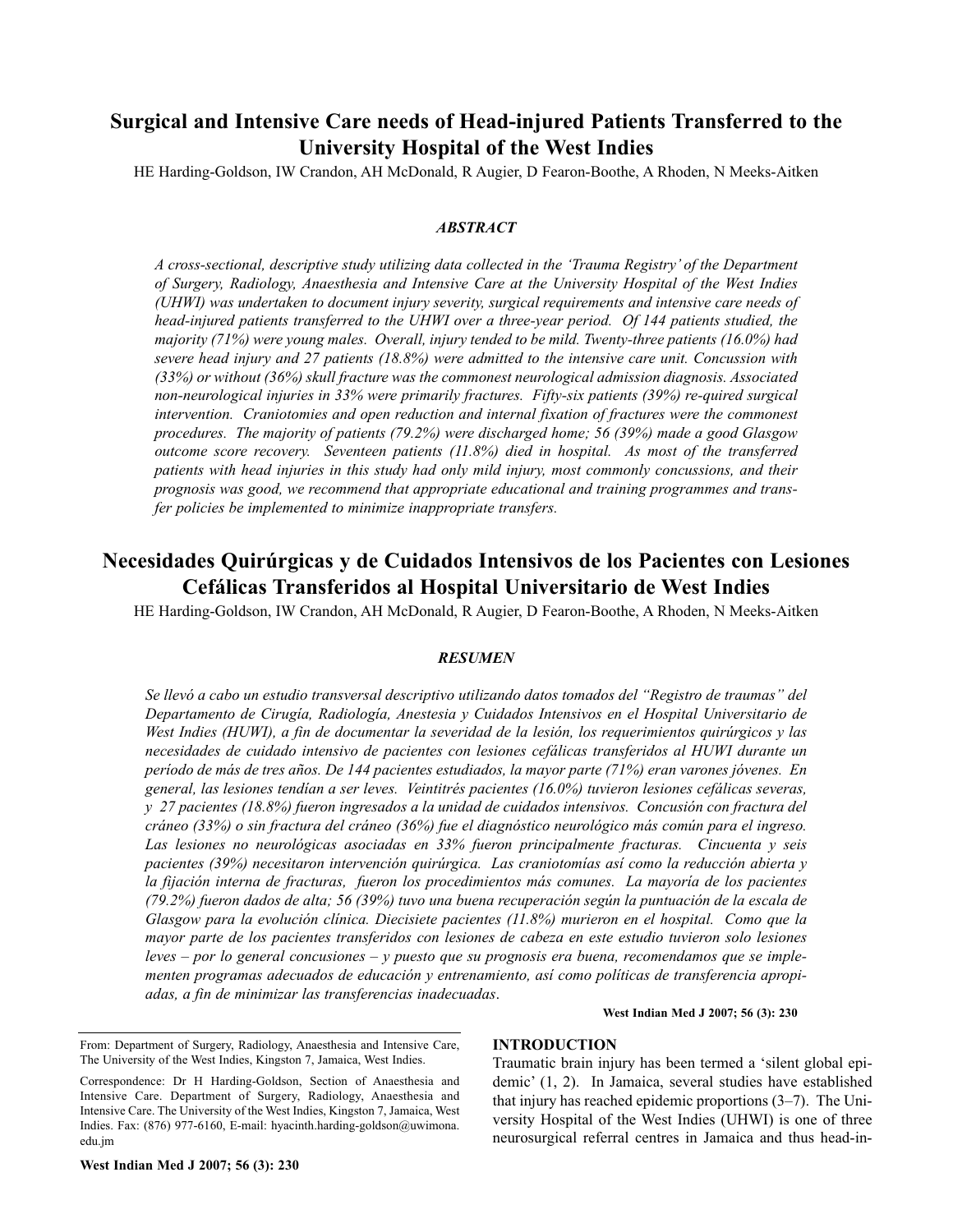jured patients are frequently transferred to the UHWI for tertiary care, particularly those suffering from severe injuries or multiple trauma. These transferred patients often need specialized therapeutic interventions, including intensive care, emergency surgery and multidisciplinary management.

Currently, Jamaica has a cadre of 28 intensive care unit (ICU) beds for a population of 2.6 million. These are located in four institutions, three of which are in the capital city, Kingston. The actual bed availability varies due to nursing staff and equipment shortages and currently only 18 are functional (8). The average daily requirement of adult intensivecare beds has been calculated to be 21 for a population of 500 000; for high-dependency beds the requirement is said to be 43 (9). Applied to Jamaica's stated population, this would translate into a requirement of 105 intensive care and 215 high dependency beds. The current cadre of 28 intensive care beds and no high-dependency beds is thus inadequate to meet the needs of Jamaica's population (8).

The indications for ICU management of head injury have been previously defined and are widely practiced (10–12). However, despite the provision of intensive care, traumatic brain injury is associated with significant mortality and morbidity and correlates not only with the primary injury but also the severity of secondary insults (13, 14). As such this study has been undertaken to document injury severity, the surgical requirements and ICU needs of head-injured patients transferred to the UHWI in an effort to identify the magnitude of the problem, the resource requirements, and make recommendations on intervention strategies and policy implementation that may direct their management along evidence based guidelines.

#### **METHODS**

This was a cross-sectional, descriptive study using a prospectively developed database, 'The Trauma Registry', which is administered and maintained by the Department of Surgery, Radiology, Anaesthesia and Intensive Care of the UWI. All head-injured patients who were transferred to the UHWI during the three-year period from January 1998 to December 2000 were identified from the prospectively collected data in the trauma registry. Additional information was collected from the patients' medical records. A head-injured patient was defined as one with a history or examination indicating trauma to the head or its contents.

Descriptive statistics were obtained for the number, age, gender, clinical status, neurological admission diagnosis/injuries, types of operations, ICU admission, length of hospital and ICU stay, outcome and disposal.

Data were expressed as frequencies or means with standard deviations as appropriate. Clinical status on admission was assessed by the injury severity score (ISS) (15) and the Glasgow coma score (GCS) (16). Outcome was assessed using the Glasgow outcome score (GOS) (17) and also categorized as discharged home, died or transferred to another hospital service.

Data were analyzed using the Statistical Package for the Social Sciences (SPSS) version 10.0 for Windows software programme.

### **RESULTS**

Over the study period, 144 patients were transferred to the UHWI with a primary diagnosis of head injury. Seventy-one per cent (102) were males. The mean age  $\pm$  SD was 34.0  $\pm$ 21.8 years with a range from 1 to 91 years.

Mean ISS was 11.9 (range 1–50) and 58.2% sustained mild head injury (Table1). Severe head injuries (GCS # 8)

| Head Injury (GCS) | No of patients | $\frac{0}{0}$ |
|-------------------|----------------|---------------|
| Mild $(14-15)$    | 84             | 58.2          |
| Moderate $(9-13)$ | 9              | 63            |
| Severe $(3-8)$    | 23             | 16.0          |
| Unknown           | 28             | 19.5          |
| Total             | 144            | 100           |

were documented in 23 patients (16.0%) but only 15 had their airway secured and controlled ventilation instituted prior to transfer. Intensive Care Unit admission was granted to 27 patients (18.8%). Mean hospital stay was 13.7 days with a range of 1–199 days. Mean stay in the ICU was  $9.5 \pm$ 9.3 days with a range of 1–34 days.

The commonest neurological admission diagnoses were concussions excluding skull fracture (36%), fractured skull (33%) and intracranial haemorrhage (16.7%) (Table 2).

Table 2: Neurological clinical diagnoses

| <b>Primary admission diagnosis</b>    | No of instances $(\% )$ |  |  |
|---------------------------------------|-------------------------|--|--|
| Concussion (excluding skull fracture) | 52 (36.1)               |  |  |
| <b>Skull Fracture</b>                 | 48 (33.3)               |  |  |
| Intracranial haemorrhage              | 24(16.7)                |  |  |
| Cerebral laceration/contusion         | 9(6.3)                  |  |  |
| Other intracranial injury             | 51 (35.4)               |  |  |

Non-neurological injuries were predominantly fractures  $(46\%)$ , open wounds  $(25.2\%)$  and contusions  $(15.5\%)$  (Table 3).

Fifty-six patients (39%) required surgical intervention. Craniotomies and open reduction and internal fixation of facial and limb fractures were the commonest procedures performed in 13 patients each (Table 4). Thoracotomy and exploratory laparotomy were necessary in only one and four patients respectively.

The majority of patients (79.2%) were discharged home but 11.8% died in hospital and 5.6% were transferred to another medical service in the hospital (Table 5). Fifty-six of those discharged were considered to have made a good recovery grade on the GOS.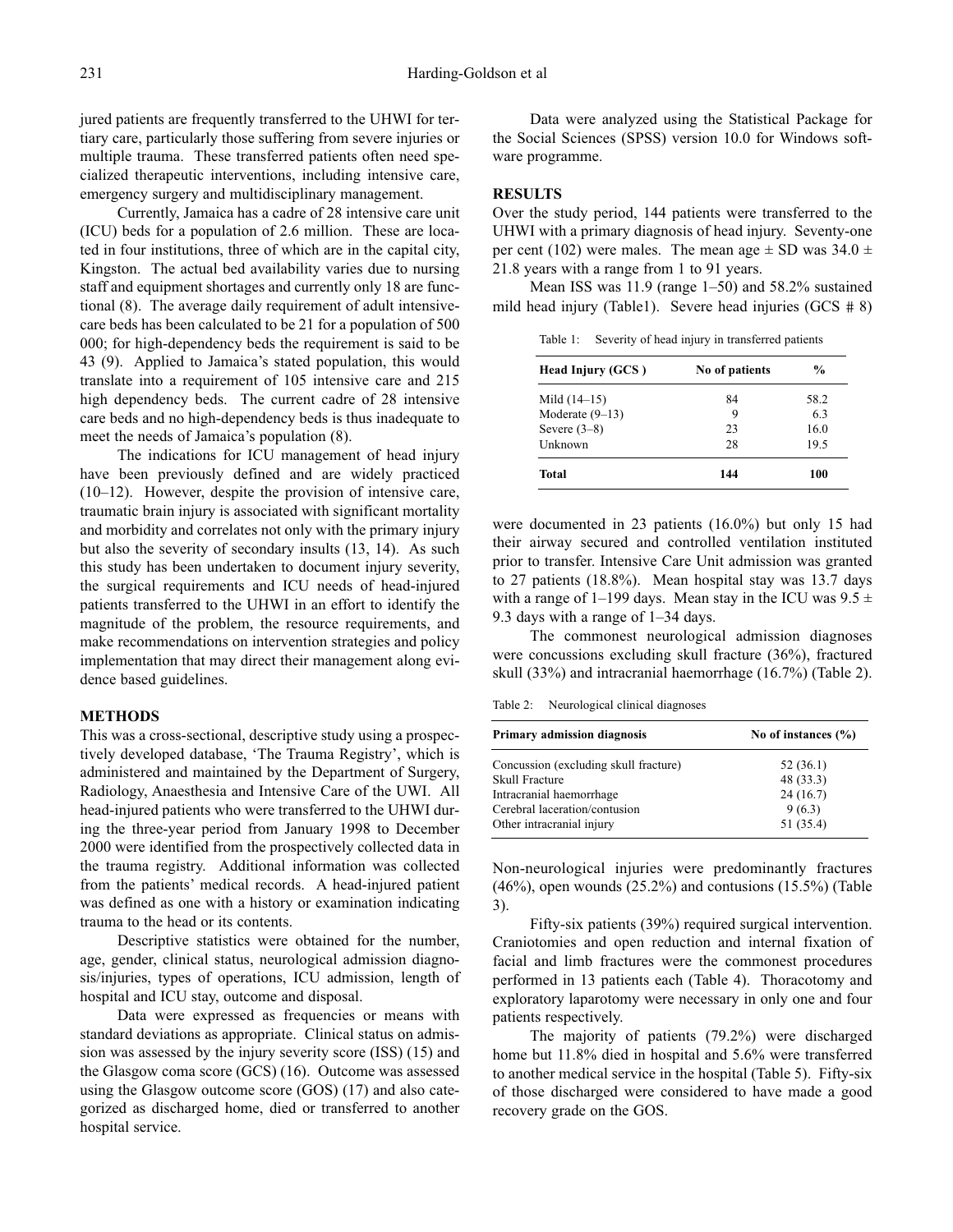Table 3: Associated non-neurological injuries

| Injuries                         |    | No of Instances (%) |    |        |
|----------------------------------|----|---------------------|----|--------|
| Fractures                        |    |                     | 90 | (46.4) |
| - Lower limbs                    | 41 | (28.5)              |    |        |
| $-$ Upper limbs                  |    | 20(13.9)            |    |        |
| $-$ Ribs/sternum                 | 15 | (10.4)              |    |        |
| - Pelvis                         | 10 | (6.9)               |    |        |
| - Vertebral column               |    | 4(2.8)              |    |        |
| Open wounds (face, trunk, limbs) |    |                     | 49 | (25.2) |
| Contusions (face, trunk, limbs)  |    |                     | 30 | (15.5) |
| Intra-thoracic injury            |    |                     | 19 | (9.8)  |
| Intra-abdominal injury           |    |                     | 6  | (3.1)  |

Table 4: Types of surgical procedures performed

#### Surgical procedure (n = 56 patients) Number

| Craniotomy (including elevation of skull fracture)               |    |  |
|------------------------------------------------------------------|----|--|
| $\pm$ Intracranial pressure monitor insertion                    | 13 |  |
| Open reduction and internal fixation of fractures (facial/limbs) | 13 |  |
| Exploratory laparotomy                                           | 4  |  |
| $-$ Liver repair $(2)$                                           |    |  |
| Insertion chest drain only                                       | 4  |  |
| Tracheostomy +gastrostomy only                                   | っ  |  |
| Exploratory thoracotomy only                                     |    |  |
| Debridement compound fracture only                               |    |  |
| Cervical spinal fusion only                                      |    |  |
| Closed reduction fracture only                                   |    |  |
| Eye surgery only                                                 | 2  |  |
| Suture skin/subcutaneous tissue only                             | 14 |  |
| Total                                                            | 56 |  |

#### Table 5: Outcome of transferred patients

| Category                       | No of patients $(\% )$ |  |  |
|--------------------------------|------------------------|--|--|
| Home                           | 114 (79.2)             |  |  |
| Died                           | 17(11.8)               |  |  |
| Transferred to another service | 8(5.6)                 |  |  |
| Unknown                        | 5(3.4)                 |  |  |
| <b>Total</b>                   | 144 (100)              |  |  |

#### **DISCUSSION**

As with other studies  $(3, 5-7)$ , head injuries were commonest in young males. This correlates with their preponderance in job/industrial related injuries, motor vehicle accidents, sporting accidents and interpersonal violence.

Most of the transferees had only low injury severity scores and over a half sustained only mild head injury. Seventy per cent had concussion only. Such transfers with its attendant risks (18–20) and cost were probably inappropriate as these patients did not require specific neurosurgical intervention and could probably have been managed by the referring institutions. However, the lack of appropriate radiodiagnostic equipment at the latter to confirm or rule out more sinister lesions probably determined the decision to transfer the patient. Another contributor was probably the lack of formal policy and procedure guidelines specifying the criteria and conditions of transfer of head-injured patients in Jamaica.

The need for establishing and promulgating appropriate guidelines was also borne out by the fact that only 15 patients (10.4%) received adequate airway protection and controlled ventilation prior to transfer although 23 patients had a GCS  $\# 8$ . The latter should have received this minimum standard of care as outlined in the 2000 Brain Trauma Foundation Guidelines for management of severe head injury in adults (11). Inadequate expertise of the referring and accompanying personnel and/or inadequate staffing may also have been contributory. Specific educational outreach programmes designed to address these issues may be expected to improve clinical practice.

The commonest neurological admission diagnoses of concussions and intracranial haemorrhage and those of nonneurological injuries being predominantly fractures of the extremities were expected with the acceleration and deceleration forces of trauma (21) and defensive movements of the body.

All patients with severe head injury were admitted to the ICU. This would suggest that the number of ICU beds is adequate to meet this need. However, Augier *et al* have shown that emergency admissions are facilitated by use of additional physical space in the post-anaesthesia care unit and the utilization of nurses working overtime (8). This is done at the expense of elective surgical admissions whose surgeries thus become postponed until an ICU bed becomes available. In the study by Wittenberg *et al* (22), 35% of their head-injured patients were admitted to an intensive care unit, twice as many as in this study. However, the severity of the head injuries as indicated by GCS was not documented in that study and so comparisons are limited.

Both ICU and hospital stay for this group of patients were longer than those for non-craniocerebral trauma (5, 7) in keeping with other studies indicating that the management of these patients incurs significant cost (23). Many patients have more than one organ system involved and thus require multi-specialty care.

In this study, most of the patients only suffered mild injury and so outcome was generally good. Most patients (79.2%) were discharged home with half having made a good recovery grade on the GOS. Mortality was 11.8% and it has been advocated that patient survival rates are higher in specialized Neurosurgical Intensive Care Units (NICU) (24–26). In the study by Elf *et al* (25), 6% of the patients died and only two (1.3%) died as a direct result of their head injury. When mortality during pre-neurosurgical intensive care and that following the introduction of basic neurosurgical intensive care were compared, it had decreased from 40% to 27% and then to 2.8% with the development of specialized NICUs. This probably resulted from the implementation of an organized secondary insult programme focused on the importance of avoiding secondary brain damage together with a standardized treatment protocol system. The availability of full